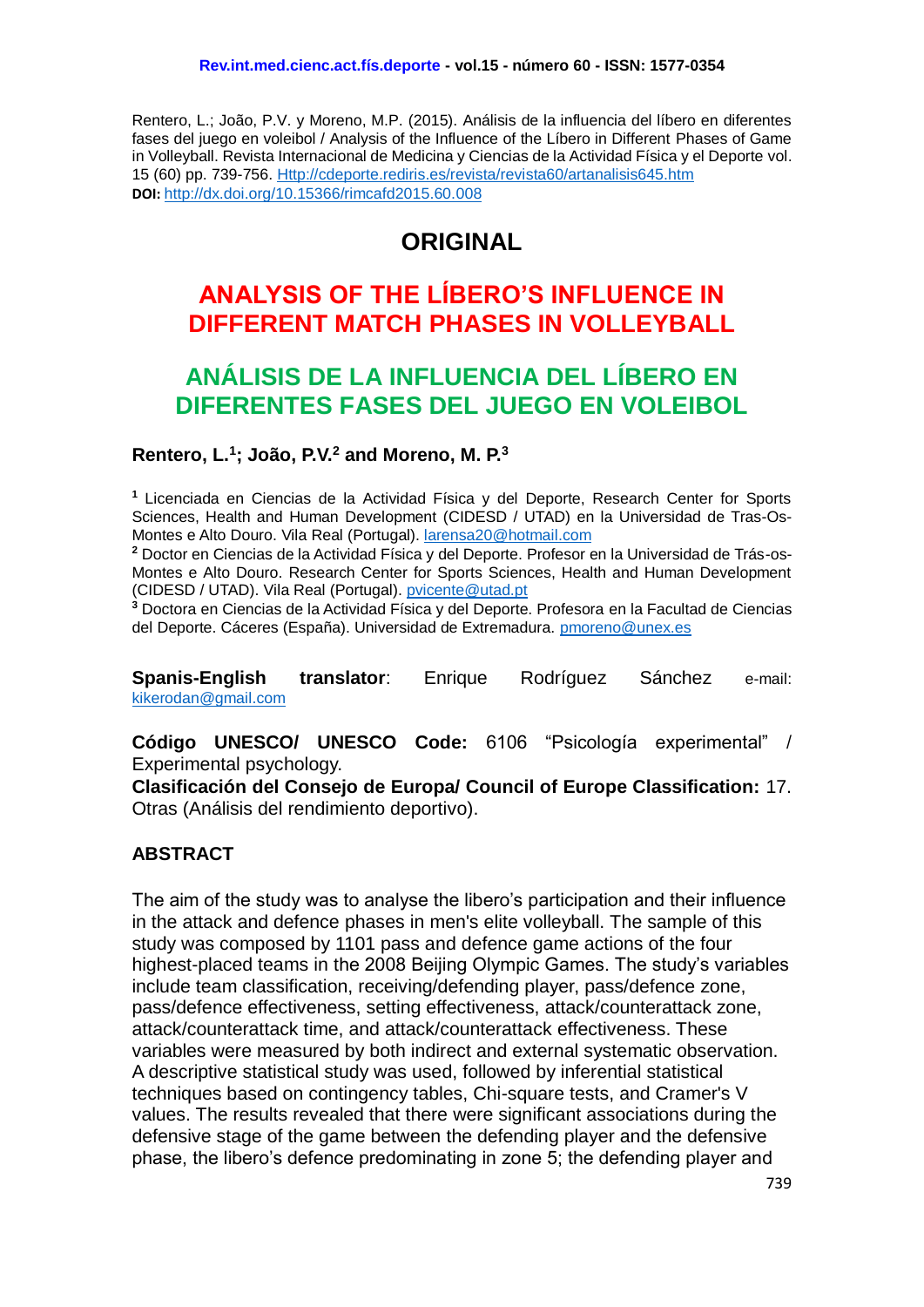defence efficiency, which is improved by the libero; the defending player and counterattack, as attacks increased in zone 6 when the libero was defending.

**KEY WORDS:** match analysis, high-level, libero, volleyball.

# **RESUMEN**

El objetivo del estudio fue analizar la participación y la influencia del jugador líbero en la fase de ataque y en la fase de defensa en voleibol masculino de alto nivel. La muestra de estudio estuvo compuesta por 1101 acciones de juego de recepción y defensa, de los cuatro equipos masculinos mejor clasificados en los JJOO de Pekin 2008. Las variables consideradas en el estudio fueron: clasificación del equipo, jugador receptor/defensa, zona de recepción/defensa, eficacia de recepción/defensa, eficacia de la colocación, zona de ataque/contraataque, tiempo de ataque/contraataque, eficacia de ataque/contraataque. La medida de dichas variables se realizó mediante la observación sistemática, indirecta y externa. Se recurrió a la estadística descriptiva y, posteriormente, se utilizaron técnicas de estadística inferencial, basada en tablas de contingencia, valores de Chi-cuadrado y V de Cramer. Los resultados mostraron que, en la fase de defensa, hubo asociaciones significativas entre: el jugador que defiende y la zona de defensa, predominando la defensa del líbero en zona 5; el jugador que defiende y la eficacia de la defensa, siendo mejorada por parte del líbero; el jugador que defiende y la zona de contraataque, incrementándose los ataques por zona 6 cuando defiende el líbero.

**PALABRAS CLAVES:** análisis del juego, alto nivel, líbero, voleibol.

# **INTRODUCTION**

In order to promote the understanding of the structure and dynamics of volleyball training, the game is traditionally divided into two phases or game complexes (Mesquita, 2005). On the one hand, there is an attack after receiving a serve (complex KI) which consists of the actions that pursue scoring a point when the opponent is serving, also known as serve recovery. On the other hand, there is the blocking of the serve (complex KII) in order to score a point when the ball is not in our adversary's possession. According to Monge (2003), these two phases of the game, offence and defence, are closely linked to the attack, as both attack or counterattack are organised through them. Thus, in the case of complex KI, the attack starts at reception, whereas in the case of complex KII the counterattack starts from defending the attack.

Receiving a serve is the first component of the game that takes place in the complex KI sequence. Since this is the first contact for a team to build its attack, its quality is extremely important for the team's success (Ribeiro, 2004), for the reason that if the pass were not done properly, the quality of the setter's pass, which is the second contact of the team, would be affected restricting the attack.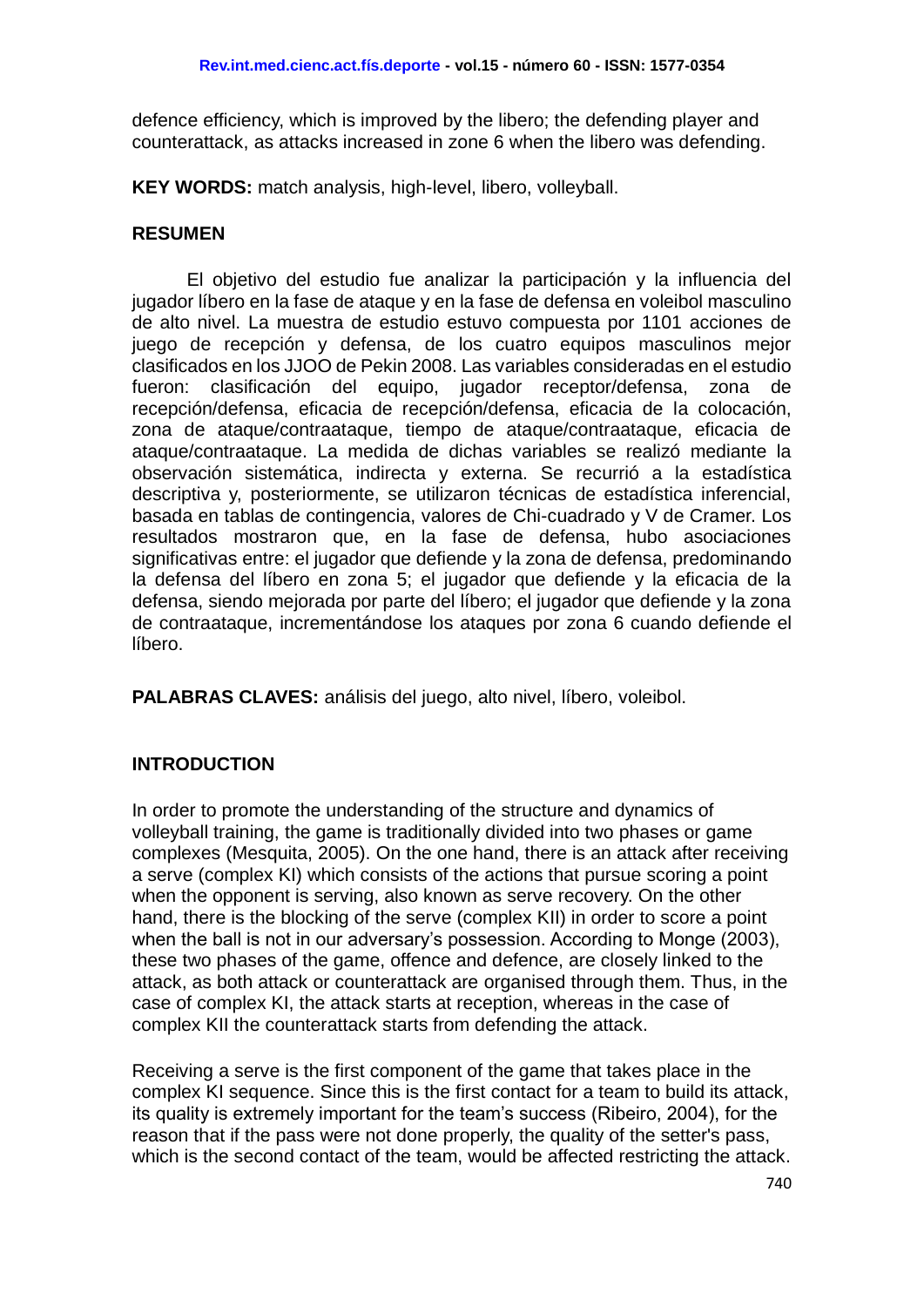If the pass is not good enough, the chances of fast or multiple attacks are limited, making it easier for the opponents' defence (Fiedler, 1982; Ureña, 1992; Ureña, 1998; Ureña, Calvo and Lozano, 2002; Palao, Santos and Ureña, 2006; Wegrich, 1992). However, a perfect pass does not mean scoring an automatic point (Pratas, 1998), and a bad pass does not mean a side-out either.

The defensive stage is the key to winning a volleyball game. Therefore, the teams that are better at defending are likely to attack more effectively. Liskevych and Neville (1992) state that, although the attack catches the audience's attention, it is defence that truly helps win games and tournaments.

A comprehensive analysis of the evolution of the rules of volleyball allows us to see that its changes have been especially important over the last 10-12 years, helping this sport to have its own characteristics, and thus becoming a complex system in the quest of a greater specialisation on the players' part and a bigger improvement of its game strategies.

In a study carried out by Ureña et al. (2000) it was pointed out that the new rules introduced in 1998 favoured defence rather than attack. The changes that most affected the game in the defence phase were specially the introduction of the "libero" and the "scoring system". Regarding the scoring system, it was modified in order to reduce the length of the matches, FIVB removed what had always been known as "change of service", introducing the "Rally Point System" in which there is a point in every game move. As far as the inclusion of the libero is concerned, they were introduced in order to unbalance attack supremacy over defence, and their main role was to give quality to the first contact. However, in their adaptation, many teams used them not only in defence but also in passes, so their inclusion in the game could play a completely different role than the one that was initially pursued. As a result, several studies have been pursued with the goal of analysing the libero's intervention and influence on pass or defence. These studies' results, including the analysis of the same gameplay, pass, or defence are not always coincident.

On the one hand, the involvement of the specialist defensive player is having much more impact on serve passes than on defence (Bellendier, 2003; Murphy, 1999; Peña, 2000 and Zimmermann, 1999), favouring complex KI (Gonzalez Ureña Santos, Llop and Navarro, 2002) as well as the formation of the attack by increasing the offensive ability of the receiving team (Alley, 2006).

On the other hand, some research focuses on studying court defence (Mesquita, Manso and Palao, 2007). Along these lines, Mesquita et al. (2007) verified that the quality of court defence generates better conditions in a player's setting, and a greater ability to use faster attack times (Mesquita et al., 2002) – that being increased by the libero behind the court defence in zone 6, to perceive and better assess the game situation, or in zone 5, an area where most of the attacks (Velasco, 2001) are addressed at.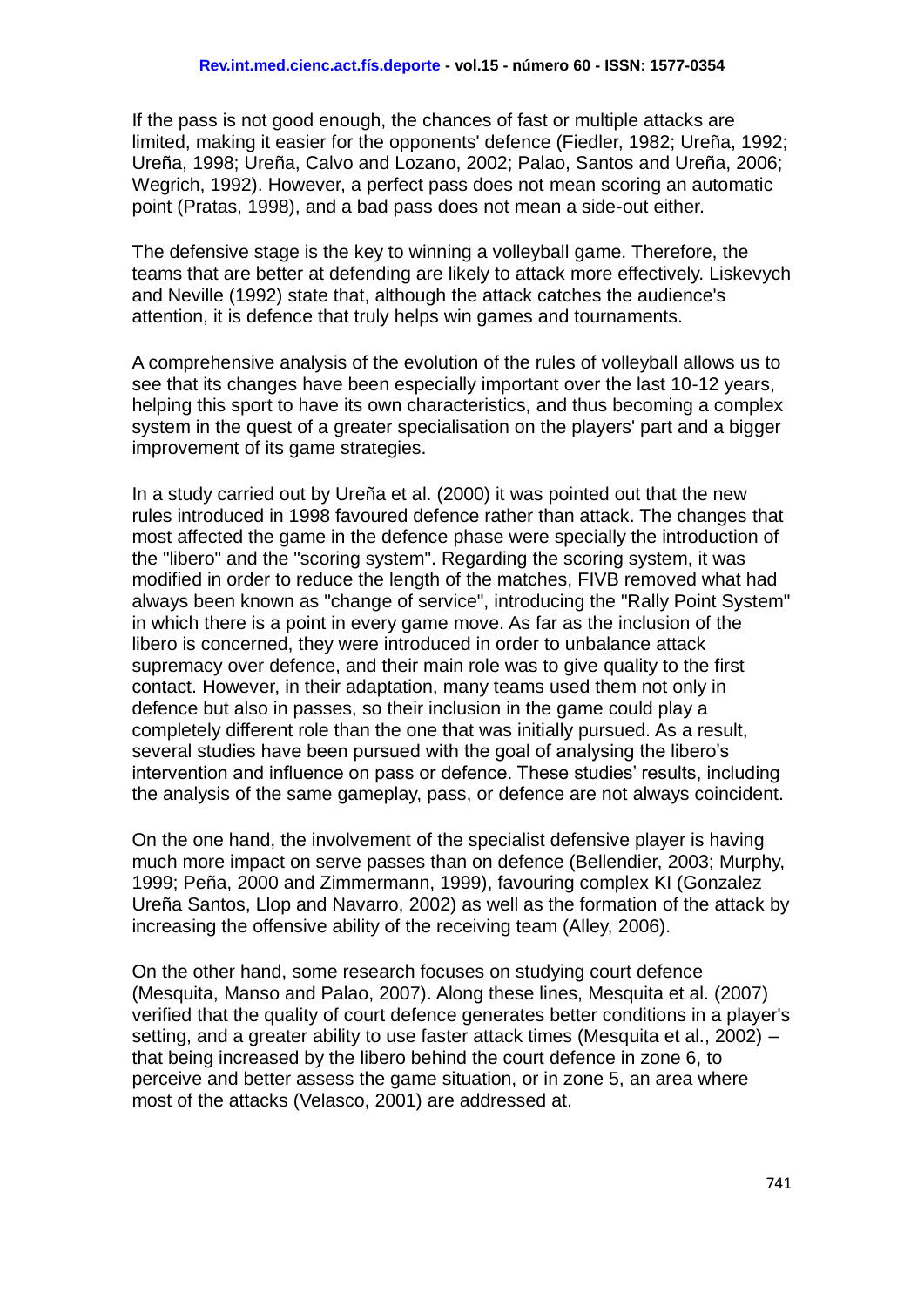The introduction of the libero favours both the offensive stage and the defence stage of the game. Consequently, Freitas (2000) considered that it created a higher-quality of passes, an increase pressure on the serving player, an enhanced second-line attack, and a rise in combined defensive play.

Due to the scarce research that has analysed both game complexes, the aim of this study was to analyse the libero's influence and participation in the offensive phases (complex I) and defensive phases (complex II) in men's elite volleyball. The main purpose was to try to confirm if, by including a libero in the game, the initial intention of strengthening the defensive stage has been achieved, or if their contribution has become more noticeable in the offensive stage of the game instead.

## **METHOD**

#### *Participants*

The study sample consisted of a total of 1,101 game actions (508 receptions and 593 defence moves) performed by the 4 best male teams in the 2008 Beijing Olympics (U.S.A., Brazil, Russia, and Italy). A total of sixteen sets in four games (finals, third and fourth placing game, and semi-finals) were analysed for this study.

#### *Variables*

By means of systematic observation of reception and defence, a measurement of the following variables was carried out, showing the degree of openness in each one of them:

Team Classification (TC): The highest-placed teams in the 2008 Beijing Olympics. Four teams are differentiated, ranked according to their placing in these Olympic Games (USA, Brazil, Russia and Italy): first place or winner, second place or runner-up, third place, and fourth place.

Receiver/Defender (R / D): Defined as the game role for the player to whom the serve or the attack is aimed at. Two game functions can be differentiated: when the serve or attack is controlled and received or defended by the libero, and when the serve or attack is controlled and received or defended by other players with different roles than that of the libero's.

Pass/defence area (PA / DA): Defined as the area where the reception/serve defence/attack is performed. There are six game zones: zone 1, where the pass or defence is performed within the three meters wide and six meters long zone at the right rear end of the court; zone 2, where the pass or defence is performed within the three meters wide and three meters long area at the right front end of the court; zone 3, where the pass or defence is performed within the three meters wide and three meters long area in the central front end of the court; zone 4, there the pass or defence is performed within the three meters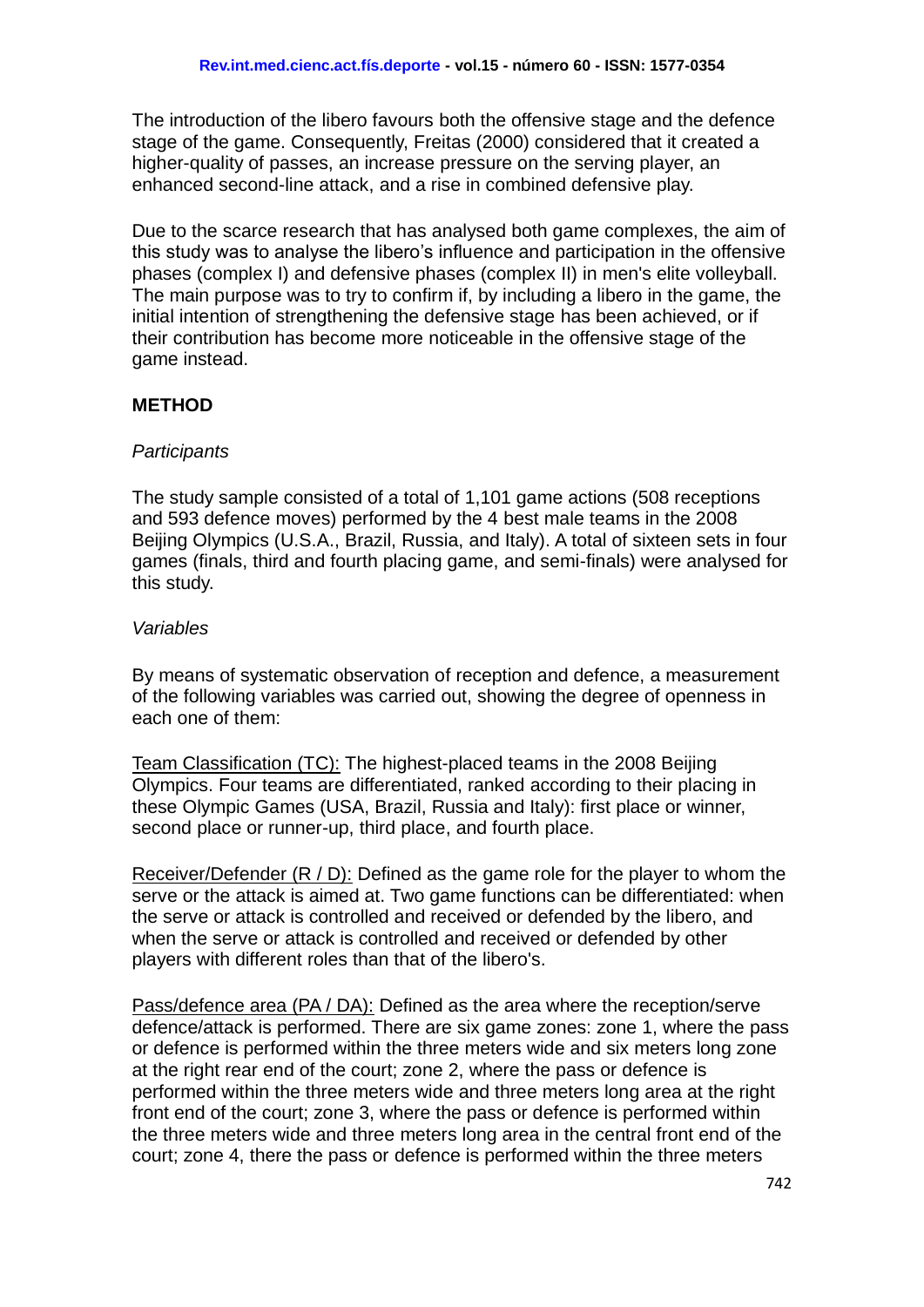wide and three meters long area in the left front end of the court; zone 5; where the pass or defence is performed within the three meters wide and six meters long area in the left rear end of the court, and zone 6, where the pass or reception is performed within the three meters wide and six meters long area in the central rear end of the court.

Pass/defence effectiveness (PE / DE): Understood as the performance obtained with the pass or the defence. FIVB's statistical system adapted by Coleman (1975) has been used for effectiveness assessment, with the following values. Error (0): the receiver or the defender controls the ball so poorly that their teammates cannot keep up or continue with the game, which gives the serving team one point. The defending player does not touch the ball and it hits the floor, which gives the opponent one point. Weak (1): it is a pass or defence that blocks an attack, which means sending a free ball. The receiving or defending player controls the ball, but it goes straight to the opponent's side. Acceptable (2): the pass or defence reduces the team's attacking chances, thus not allowing fast moves. Good (3): the pass or defence allows for any kind of attack. Excellent (4): the pass or defence allows a jump pass, without involving the setter moving around, which increases a better condition for a game with three attack times.

Setting effectiveness (SE): Setting performance in relation to the number of blockers (Mesquita et al., 2007). FIVB's statistical system has been used for its assessment. Error (0): the setter fouls by making contact, or their contact does not allow the continuity of the game. No attack (1): the placement allows for continuity, but makes it impossible for the play to end in attack. Imprecise setting (2): it allows the attack, but not in its best conditions. Acceptable (3): a precise setting and it allows a good attack, but only when there is a double or triple block. Good (4): a precise setting that allows a good attack facing an individual block, or no block at all.

Attack/counterattack zone (AZ / CZ): It is the net area or attack line where the attack or counterattack is executed, and it is divided into three sections with a length of three meters each. Zone 2: the attack or counterattack is executed within the three meters wide net area placed on the right side of the court. Zone 3: the attack or counterattack is executed in the three meters wide net area placed in the central part of the court. Zone 4: the attack or counterattack is executed in the three meters wide net area placed on the left side of the court. Zone 5: the attack or counterattack is executed in the three meters wide attack line area placed at the central part of the court. Zone 6: the attack or counterattack is executed in the six meters wide attack line area placed at the central part of the court. Zone 1: the attack or counterattack if executed in the six meters wide attack line area placed at the right side of the court.

Attack/counterattack time (AT / CT): Attack and counterattack speed, understood as the relationship established between the moment in which the setter touches the ball and the opponent's jump. The classification of the attack and counterattack time is divided into three moments, using Selinger's criteria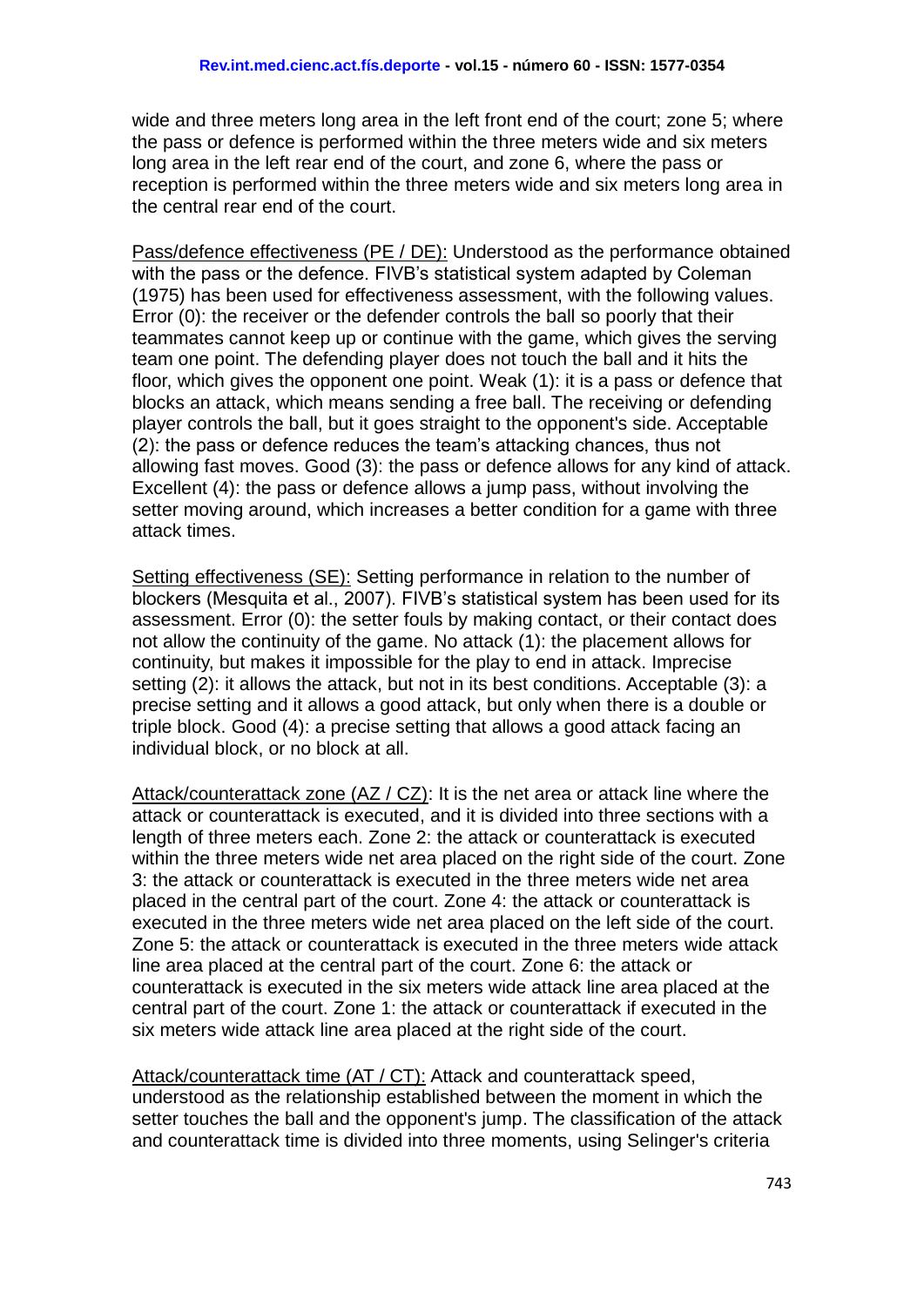(1992): First moment (1): the spiker is jumping when the setter hits the ball. Second moment (2): the spiker is at his second-to-last step of their race when the setter hits the ball. Third moment (3): the spiker has not yet begun to run when the setter hits the ball.

Attack/counterattack effectiveness (AE / AE): Understood as the performance obtained with the attack or counterattack. FIVB's statistical system has been used for the assessment of its effectiveness. Error (0): the player makes a bad hit, which scores a point for the opposing team. Bad (1): the opponent takes control of the ball, giving them many chances to prepare a good counterattack. The opponent blocks the ball by sending it to the attacking team's side, but they cannot control it in order to make another hit. Weak (2): the opponent controls the offensive, allowing the other team a chance for a limited counterattack. Strong (3): the opponent cannot control the ball, and sends it to the other team as a free-ball. The ball then is blocked by the opponents, and the attacking team has a chance to prepare themselves for a good hit. Direct (4): the opponent touches the ball, but they cannot control it, therefore, the attacking team scores a point.

## *Measure instruments*

This research paper primarily focused on the passes and defensive moves after an opponent's serve, attack, or counterattack. Both direct and indirect observations were employed in this analysis. The previously explained variables were analysed through a systematic observation of passes and defensive moves.

This research was carried out by watching different DVD recordings of the television broadcasts of these 2008 Beijing Olympics' volleyball games. The camera was placed on one of the sides of the court. Nevertheless, television broadcasts showed repeated game plays from different points of views.

## *Monitoring reliability*

An experienced volleyball watcher underwent a training process in order to make sure that the monitoring of these game plays was trustworthy. The watcher went over 10% of the total sample, as stated by Tabachnick and Fidell (2007). Inter-rater values of Cohen's kappa above .81 were obtained for this monitoring in the fourth training session, which is considered as an almostperfect agreement (Landid and Koch, 1977). The same data codification was carried out twice in order to ensure the reliability of the measurement, with a ten-day interval between them, thus obtaining Cohen's kappa values above .81.

## *Statistical Methods*

Descriptive statistical approaches were used to work with this data during the first stage of the research. Subsequently, inferential statistics methods were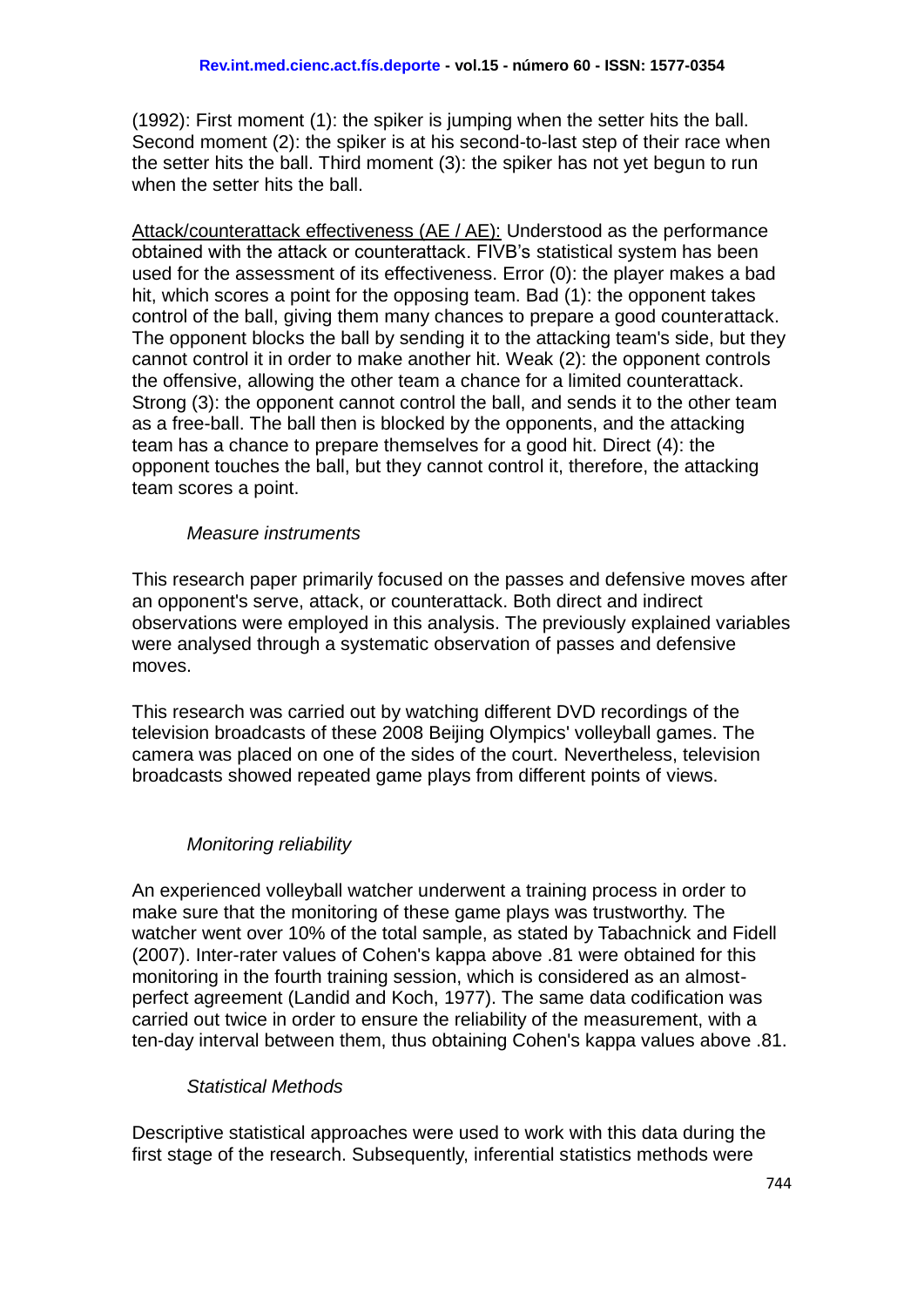used, with an emphasis on contingency tables, chi-square values, and Cramer's V. These analyses allowed us to identify the likely associations between our research's variables and the defending or attacking player in the different stages of the game.

The level of statistical significance considered was p≤ 0.05, or confidence level of 95%.

# **RESULTS**

The descriptive analysis of the attack phase of the game revealed that out of 502 receptions (table 1), the winning team received the most, 30.9%, as well as the fourth-placer's libero received them the most frequently, 40.6% and 39.1%. However, there were some technical difficulties during the recording, and one match set between the runner-up team and the third-place was not analysed. Therefore, this data must be seen with some reservations.

Regarding inferential analysis, table 1 shows the data related to the analysis of the relationship between the receiving player and team classification. This analysis proved a significant association between both variables ( $x^2 = 8.297$ , Cramer's  $V = .129$ ,  $p = .040$ ), the libero being a strong positive association for the highest-placed team and other players from the third-placer. Cells that contribute negatively to this are the opposite ones.

|           |         |                       |          | Team          |                  |                   |
|-----------|---------|-----------------------|----------|---------------|------------------|-------------------|
|           |         |                       | Winner   | Runner-<br>up | Third-<br>placer | Fourth-<br>placer |
| Receiving | Libero  | Count                 | 63       | 32            | 40               | 36                |
| player    |         | Expected<br>frequency | 52.8     | 35.8          | 51.1             | 31.3              |
|           |         | % Within team         | 40.6%    | 30.5%         | 26.7%            | 39.1%             |
|           |         | Adjusted<br>residuals | $2.1*$   | -.9           | $-2.3*$          | 1.1               |
|           | Another | Count                 | 92       | 73            | 110              | 56                |
|           | player  | Expected<br>frequency | 102.2    | 69.2          | 98.9             | 60.7              |
|           |         | % Within team         | 59,4%    | 69,5%         | 73,3%            | 60,9%             |
|           |         | Adjusted<br>residues  | $-2.1$ * | .9            | $2.3*$           | $-1.1$            |
| Overall   |         | Count                 | 155      | 105           | 150              | 92                |
|           |         | Expected<br>frequency | 155.0%   | 105.0%        | 150.0%           | 9.0%              |
|           |         | % Overall             | 30.9%    | 20.9%         | 29.9%            | 18.3%             |

**Table 1**. Receiving player and team placement contingency table

No cells (0%) have an expected frequency less than 5, and the minimal expected frequency is 31.34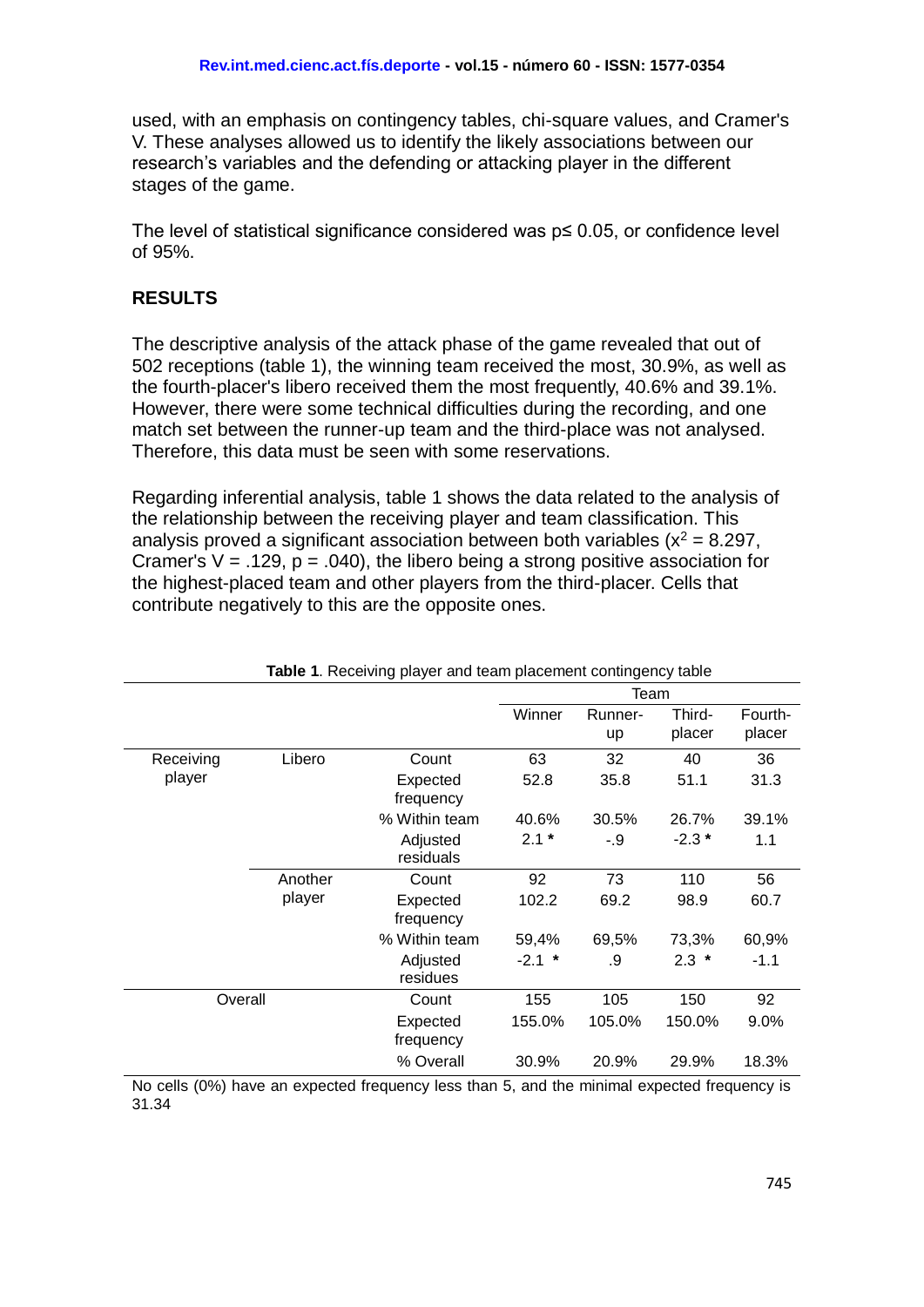Overall, the libero received the ball less frequently than the other players, with a total of 34.1%, whereas the combined total of the other players was 65.9%. There were no significant differences between the receiving player and reception effectiveness.

As for the other variables, reception effectiveness and most frequent setting was effectiveness 3, with a total of 41.4% and 52.9%. These results show that the attack zone with the highest number of hits was zone 4, with a total of 40%, followed by zone 3, 23.6%, and zone 1, 21%. The inferential analysis revealed that there is no significant association between the receiving player and reception effectiveness, as well as setting effectiveness and attack zone.

The second touch attack was the most used, 46.8%. Furthermore, attack effectiveness 4 was the most frequent with a total of 53.7%. Finally, there were no significant differences between attack time and attack effectiveness in relation to the receiving player.

Regarding the descriptive analysis of the defensive stage of the game, the libero defended less frequently, 22.1%, than other players, 77.9%. The winning team defended the most with a total of 33.8%. There was no significant association between the defending player and team placement.

As far as court defence is concerned, zones 1 and 6 were the most defended, 29.2% and 28.3% (table 2). An inferential analysis helps us confirm a significant association between the defending player and the defence zone ( $x^2 = 49.230$ ; Cramer's  $V = .291$ ,  $p = .000$ ). The cells that contribute positively to this association are libero and defence zone 5, another player and defence zone 1, and another player and defence zone 3. The negative associations are the ones not mentioned.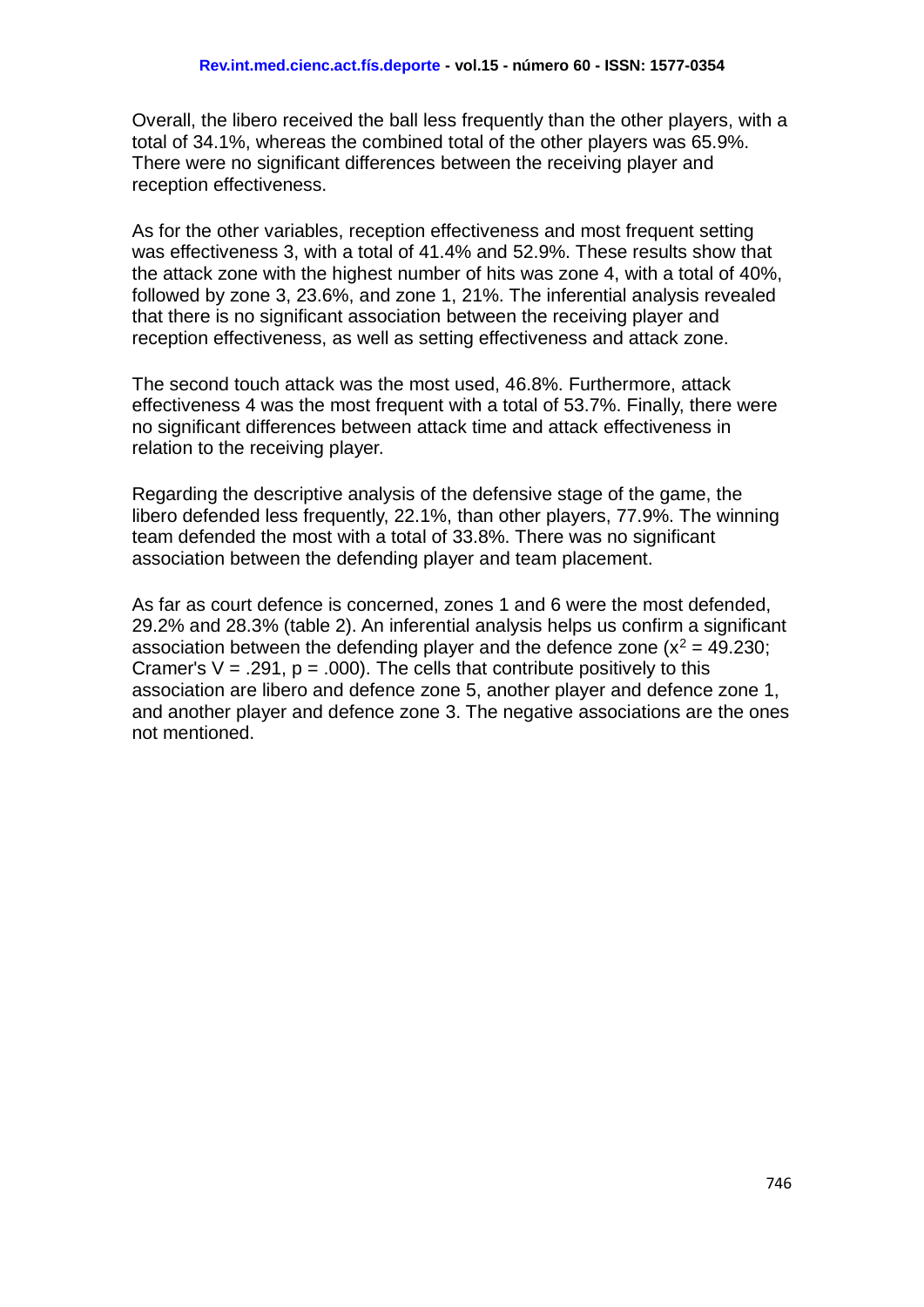|                   |         |                        | Defence zone |                |          |                |          |           |
|-------------------|---------|------------------------|--------------|----------------|----------|----------------|----------|-----------|
|                   |         |                        |              |                |          |                |          |           |
|                   |         |                        | Zone         | Zone           | Zone     | Zone           | Zone     | Zone      |
|                   |         |                        | 1            | $\overline{2}$ | 3        | 4              | 5        | 6         |
| Receiving         | Libero  | Count                  |              | $\overline{4}$ | 3        | $\overline{7}$ | 57       | 41        |
| player<br>Overall |         | Expected<br>frequency  | 37.6         | 6.0            | 8.0      | 10.0           | 31.0     | 36.5      |
|                   |         | % Player in<br>defence | 13.2%        | 3.1%           | 2.3%     | 5.4%           | 44.2%    | 31.8<br>℅ |
|                   |         | % in the<br>backcourt  | 10.0%        | 14.8%          | 8.3%     | 15.6%          | 40.7%    | 24.8<br>℅ |
|                   |         | Adjusted<br>residues   | $-4.5$ *     | $-0.9$         | $-2.1$ * | $-1.1$         | $6.1 *$  | 1.0       |
|                   | Another | Count                  | 153          | 23             | 33       | 38             | 83       | 124       |
|                   | player  | Expected<br>frequency  | 132.4        | 21.0           | 28.0     | 35.0           | 109.0    | 128.5     |
|                   |         | % Player in<br>defence | 33.7%        | 5.1%           | 7.3%     | 8.4%           | 18.3%    | 27.3<br>% |
|                   |         | % in the<br>backcourt  | 90.0%        | 85.2%          | 91.7%    | 84.4%          | 59.3%    | 75.2<br>% |
|                   |         | Adjusted<br>residuals  | $4.5 *$      | .9             | $2.1 *$  | 1.1            | $-6.1$ * | $-1.0$    |
| Overall           |         | Count                  |              | 27             | 36       | 45             | 140      | 165       |
|                   |         | Expected<br>frequency  | 170.0        | 27.0           | 36.0     | 45.0           | 140.0    | 165.0     |
|                   |         | % Overall              |              | 4.6%           | 6.2%     | 7.7%           | 24.0%    | 28.3      |

**Table 2.** Defending player and backcourt contingency table

No cells (0%) have an expected frequency less than 5, and the minimal expected frequency is 5.97.

Table 3 shows that the defence effectiveness 0 was the most frequent, with a total of 42.4%, followed by effectiveness 2 with 33.5%. The next table shows the data relationship between defending player and defence effectiveness, which appears to be quite significant ( $x^2$  = 16.060; Cramer's V = .166 p = .003). The cells that contribute positively to this association are libero and effectiveness 4, and another player and effectiveness 0. There is a negative association in the opposite cells to the ones previously mentioned.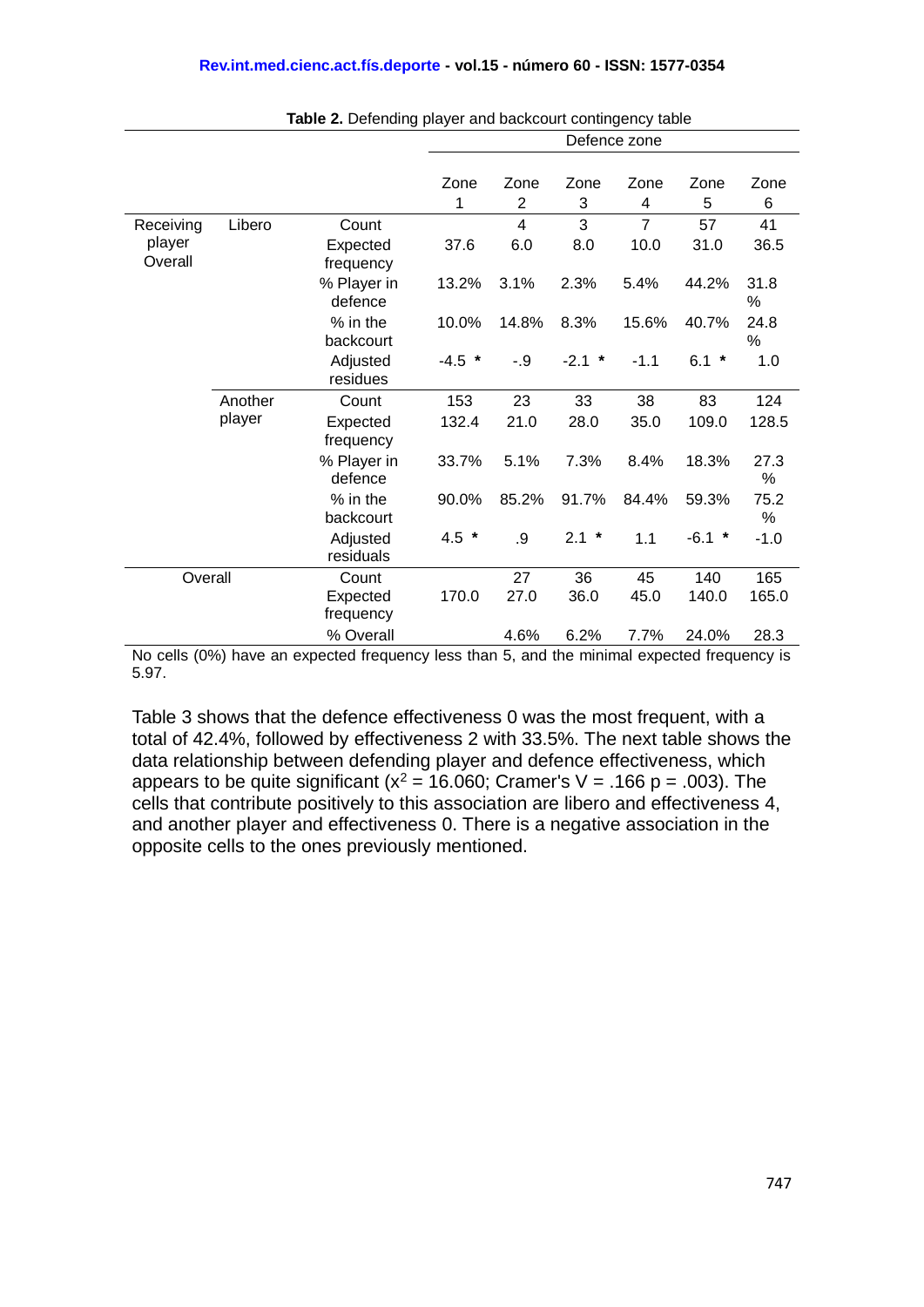|                     |                   |                                   | Defence effectiveness |       |                |        |          |  |
|---------------------|-------------------|-----------------------------------|-----------------------|-------|----------------|--------|----------|--|
|                     |                   |                                   | $\Omega$              | 1     | $\overline{2}$ | 3      | 4        |  |
|                     | Libero            | Count                             | 37                    | 11    | 49             | 16     | 16       |  |
| Receiving<br>player |                   | <b>Expected frequency</b>         | 54.7                  | 9.5   | 43.2           | 12.0   | 9.5      |  |
|                     |                   | % within defence<br>effectiveness | 15.0%                 | 25.6% | 25.1%          | 29.6%  | 37.2%    |  |
|                     |                   | % Player in defence               | 28.7%                 | 8.5%  | 38.0%          | 12.4%  | 12.4%    |  |
|                     |                   | Adjusted residues                 | $-3.6*$               | .6    | 1,2            | 1.4    | $2.5$ *  |  |
|                     | Another<br>player | Count                             | 210                   | 32    | 146            | 38     | 27       |  |
|                     |                   | <b>Expected frequency</b>         | 192.3                 | 33.5  | 151.8          | 42.0   | 33.5     |  |
|                     |                   | % within defence<br>effectiveness | 46.4%                 | 7.1%  | 32.2%          | 8.4%   | 6.0%     |  |
|                     |                   | % Player in defence               | 85.0%                 | 74.4% | 74.9%          | 70.4   | 62.8%    |  |
|                     |                   | Adjusted residues                 | $3.6*$                | -.6   | $-1.2$         | $-1.4$ | $-2.5$ * |  |
| Overall             |                   | Count                             | 247                   | 43    | 195            | 54     | 43       |  |
|                     |                   | <b>Expected frequency</b>         | 247.0                 | 43.0  | 195.0          | 54.0   | 43.0     |  |
|                     |                   | % Overall                         | 42.4%                 | 7.4%  | 33.5%          | 9.3%   | 7.4%     |  |

**Table 3.** Player defending and defence effectiveness contingency table

No cells (0%) have an expected frequency less than 5, and the minimal expected frequency is 9.53.

Setting effectiveness 2 was the most frequent with a total of 45.4%, followed by effectiveness 3, 32.2%. A slight error in setting was obtained, 1.6%, but there was no significant association between the defending player and setting effectiveness.

The zone with the highest number of counterattacks after a defence action was zone 4, with a total of 50.5%, followed by zone 1, 21.4%, and zone 2, 11.9%. The least counterattacked was zone 6, 6.4%. Finally, zone 3 received 9.5% of counterattacks, while zone 5 had none.

Inferential analysis (table 4) displays a significant association between the defending player and the counterattack area ( $x^2$  = 10,664; Cramer's V = .190, p = .031). The cells that contribute positively to this association are libero and zone 6. Another player and zone 6 contribute negatively to this.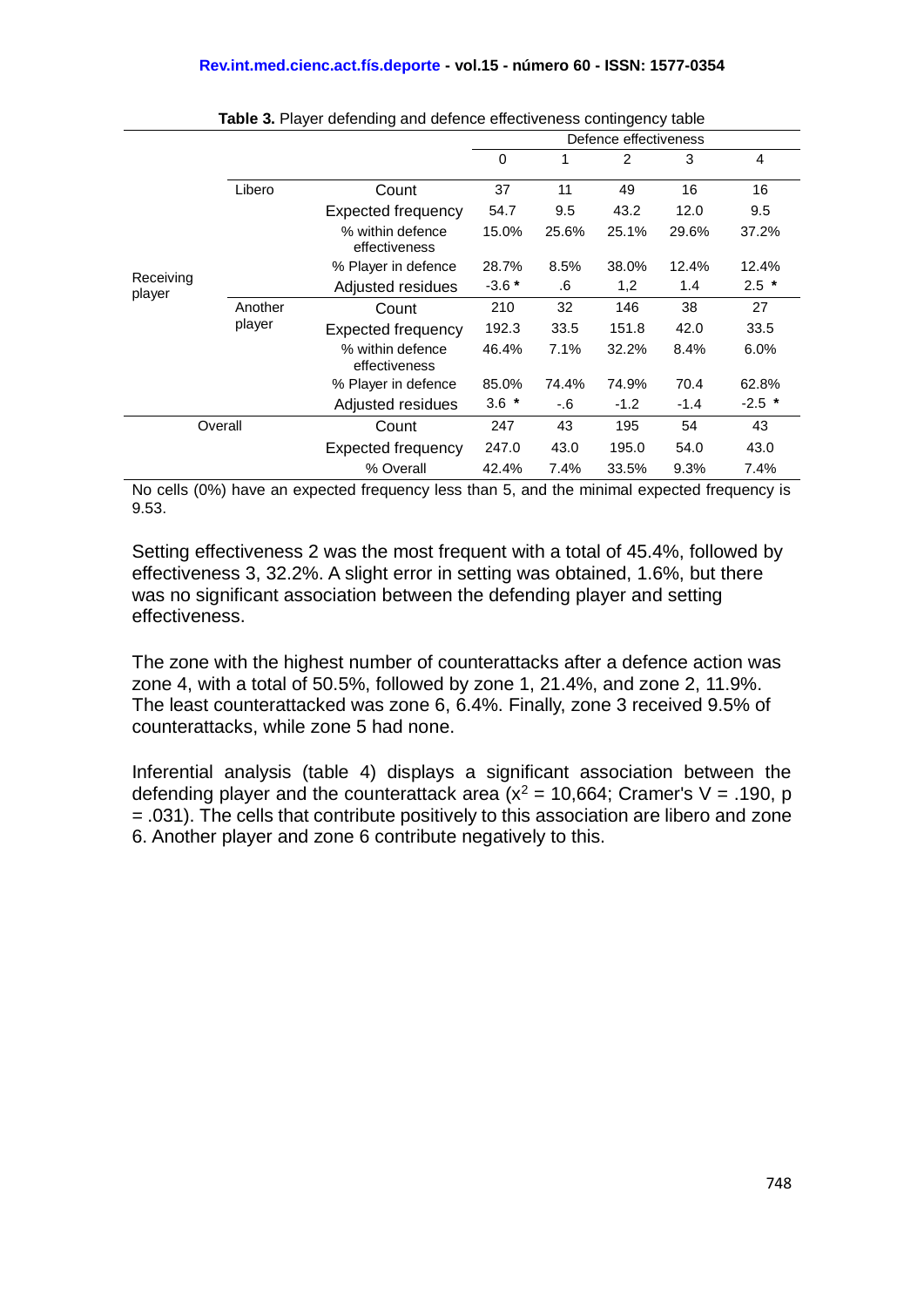|           |                   |                               | Counterattack area |        |        |        |          |  |
|-----------|-------------------|-------------------------------|--------------------|--------|--------|--------|----------|--|
|           |                   |                               | Zone 1             | Zone 2 | Zone 3 | Zone 4 | Zone 6   |  |
| Receiving | Libero            | Count                         | 23                 | 5      | 8      | 35     | 9        |  |
| player    |                   | Expected<br>frequency         | 17.1               | 9.5    | 7.9    | 40.4   | 5.2      |  |
|           |                   | % In<br>counterattack<br>area | 36.5%              | 14.3%  | 27.6%  | 23.5%  | 47.4%    |  |
|           |                   | Adjusted<br>residues          | 1.9                | $-1.8$ | .1     | $-1.4$ | $2.1 *$  |  |
|           | Another<br>player | Count                         | 40                 | 30     | 21     | 114    | 10       |  |
|           |                   | Expected<br>frequency         | 45.9               | 25.5   | 21.1   | 108.6  | 13.8     |  |
|           |                   | % In<br>counterattack<br>area | 63.5%              | 85.7%  | 72.4%  | 76.5%  | 52.6%    |  |
|           |                   | Adjusted<br>residues          | $-1.9$             | 1.8    | .0     | 1.4    | $-2.1$ * |  |
| Overall   |                   | Count                         | 63                 | 35     | 29     | 149    | 19       |  |
|           |                   | Expected<br>frequency         | 63.0               | 35.0   | 29.0   | 149.0  | 19.0     |  |
|           |                   | % Overall                     | 21.4%              | 11.9%  | 9.8%   | 50.5%  | 6.4%     |  |

**Table 4.** Defending player and counterattack area contingency table

No cells (0%) have an expected frequency less than 5, and the minimal expected frequency is 5.15.

It was perceived that 57.4% of counterattacks were conducted throughout the third part of the game, and 31.4% during the second. Nonetheless, effectiveness 4 was the most frequent in counterattacks, with a total of 31.5%, followed by effectiveness 2, 27.4%. There were no significant differences between the defending player and counterattack time, or defending player and counterattack effectiveness.

## **DISCUSSION**

In relation to the attack phase of the game, this research shows that libero defends less frequently, 34.1%, than other players, 65.9%. This may be explained due to the fact that the opponents' servers do not aim at the libero, since they are specialized in passing and defending, and have been proved to improve the quality of serves (Afonso et al. 2012). Similar findings were obtained by Ureña et al. (2002) in the Liga Española Masculina de División de Honor, where a total of 32.9% of receptions were executed by liberos, and 67.1% by the other players. Almost identical results were obtained by João, Mesquita, Sampaio and Moutinho (2006) in the 2001 Men's World League where 33.8% of the receptions were executed by liberos, and 66.2% by other players. Callejón and Hernández (2009) obtained similar findings on the 2003 World League, and in the final stage of the European Volleyball Tournament of the same year. Therefore, it can be stated that liberos do not have a high degree of participation in the game during the reception stage of the serve (De Hoyo, Sañudo and Paris, 2007; González et al., 2002, João et al., 2006; Maia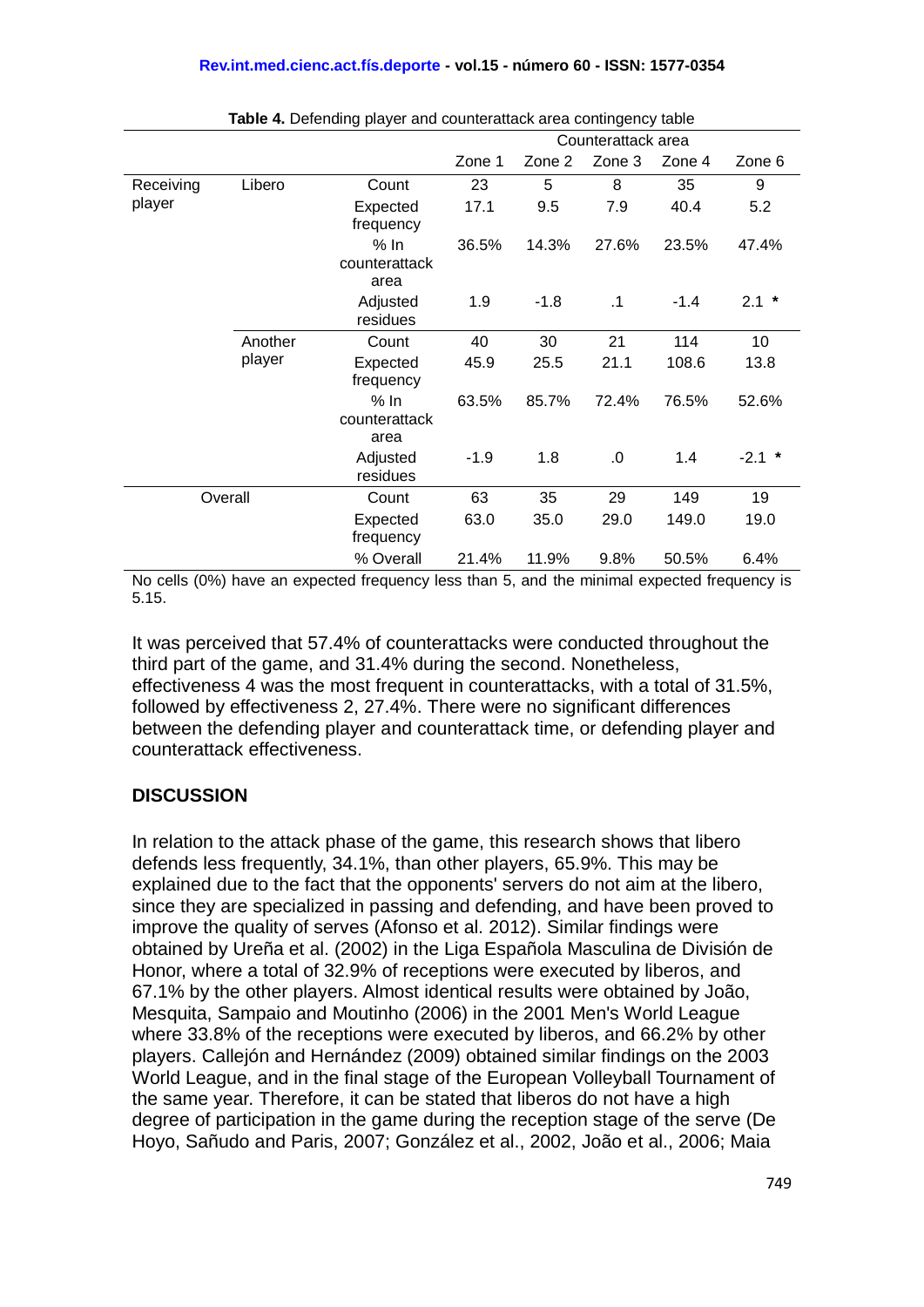and Mesquita, 2006). Regarding inferential analysis, a significant association between the receiving player and team classification was found. The winning team's libero contributes greatly to this association, with figures that go beyond expected, even though the data should be analysed with some reservations. Lozano's research (2007) also showed a significant association between team placement and receiving ability, asserting that the higher the level in the competition, the more chances for liberos to participate in the reception. On the other hand, the lower the level, the less chances for liberos to participate in the reception.

The most used areas for serve reception were zone 6, 51.4%, followed by zone 5, 30.5%. These results are very close to those found by Maia et al., (2006) in the 2005 Women's European Volleyball Tournament, where the most requested zone was zone 6 with a total of 48.5%, followed by zone 5, with 28.4% of receptions. Similarly, these zones have been proven as the most used by serve receptions in specialized research (Alley et al, 2009; Mesquita, et al., 2007; Zimmermann, 1999). A high percentage of usage zone 6 for serve reception has also been found in other research, such as Lima, Mesquita and Pereira (2008); Lozano Calvo, Cervello and Ureña (2003); Moreno, Garcia, Moreno, Molina and Santos (2007), proving that players choose to make a safe or less risky hit than those sent to the sides of the court. Regarding inferential analysis, there is no significant association between the receiving player and the reception area.

Good effectiveness of reception, which allowed for all attacks (41.4%), was obtained in most game plays. In contrast, an excellent degree of effectiveness was found at a much lower rate, 15.7%. This could be due to risk management that professional male volleyball teams employ as a strategy in critical moments of a match (Marcelino, Mesquita and Sampaio, 2011). Furthermore, Rocha and Barbatani's research (2004) obtained very similar findings. On the other hand, other research has shown higher values than ours which allow all attack moves (Moraes, Mesquita and Costa, 2008; Palao et al., 2006). Moreover, inferential analysis showed that there is no significant association between the receiving player and reception effectiveness, but other research did confirm that the libero, unlike other players, has influence on the increase of serve reception quality (Alley, 2006; Alley et al, 2009; João et al 2006; Lozano, 2007; Maia et al., 2006).

Regarding player setting, the most precise and frequent combination in this research was that of an attacker facing two or three blockers with a total of 52.9%, followed by a non-precise setting of 24.1% game plays. This data is similar to that obtained by Lozano (2007) in the Women's Superliga. Interferential analysis did not show a significant association between the receiving player and setting effectiveness, which leads us to believe that liberos and other players' receptions do not have an impact on the previous player's setting.

The court zone which was most used when attacking was zone 4, 40%, followed by zones 3 and 1, 23.6% and 21%. In other research regarding high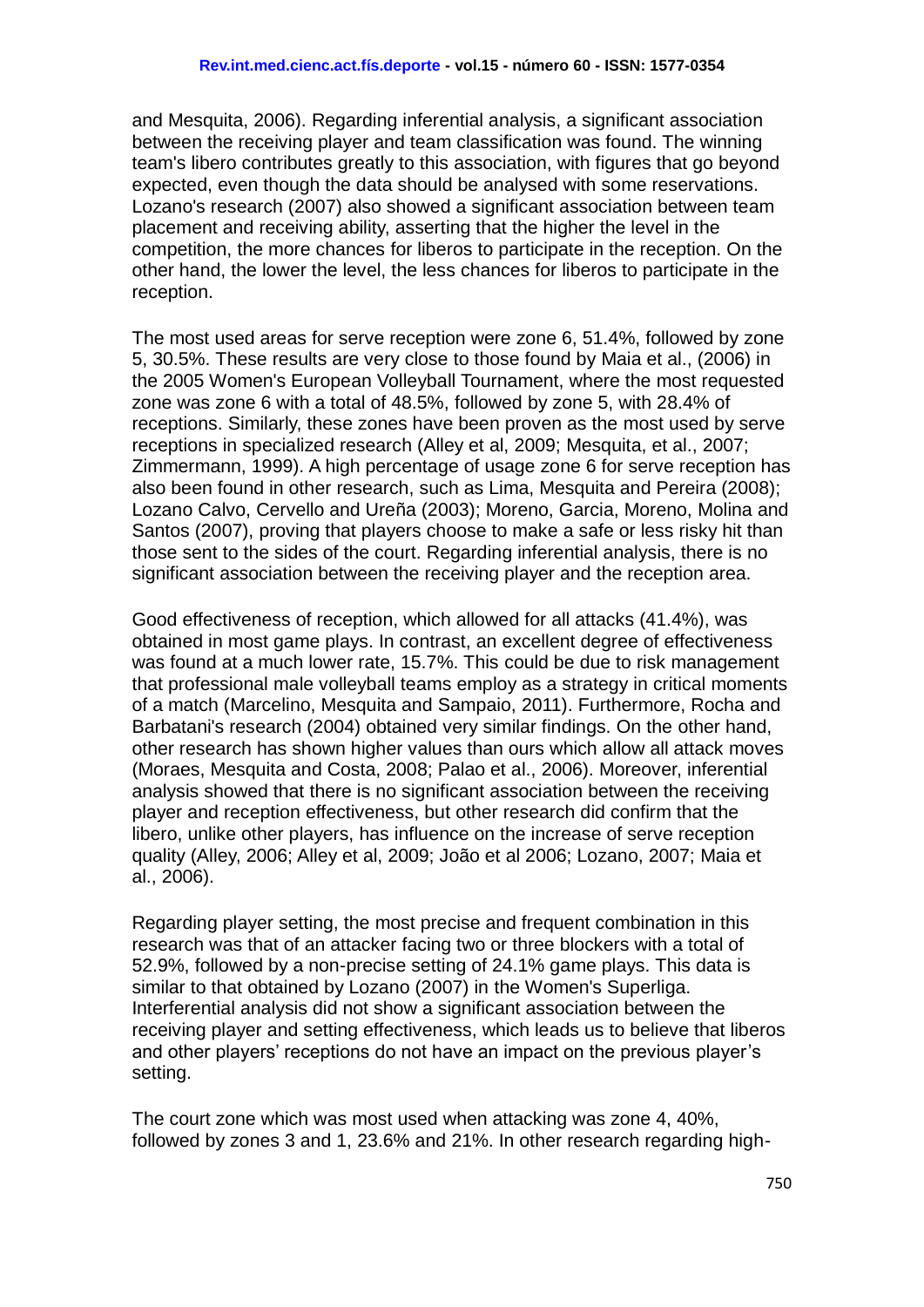level volleyball, both male and female teams, zone 4 was also the most used when attacking (Afonso and Mesquita, 2005; Lozano, 2007; Palao et al., 2006). Inferential analysis did not reveal any significant association between the attack zone and the receiving player.

As far as attacking time is concerned, the second part of the game presented a high percentage of attacks, 46.8%, which is similar to the data gathered by Palao et al., (2006). However, this differs from Lozano's data (2007) from a different sample that consisted of Spanish female teams, in which the third part of the game was the most used. Interferential analysis did not show any significant association between attack time and receiving player.

The data obtained regarding attack effectiveness certifies that an important number of attacks culminate in straight scores (53.7%). However, the percentage of error found in attacks, 13.3%, is also relevant for this matter. There is other research which has obtained close values to ours regarding excellent effectiveness in attack, i.e. those game plays that result in straight scores (Frönher and Zimmermann, 1996; Rocha et al., 2004). On the other hand, there is other research that displays lower values (Mesquita et al., 2007; Monteiro, Mesquita, Marcelino, 2009). Inferential analysis revealed no significant association between the receiving player and attack effectiveness.

Therefore, we can conclude that liberos, besides having little participation in serve reception, do not have a great impact either on its performance or the result of the match (De Hoyo et al., 2007; João et al ., 2006; Lozano, 2007; Murphy, 1999; Peña, 2000; Ureña et al, 2000, 2001, 2002. Zimmermann, 1999).

Regarding the defence stage of the game, the participation of liberos is lower than in the attacking stage (Bellendier, 2003; Mesquita et al, 2007) with zones 1 and 6 being the most requested zones in defence with 29.2%, and 28.3%, respectively, followed by zone 5, 24%. The front attack lines, on the other hand, were barely used for court defence. Nevertheless, inferential analysis shows a significant association between the defence zone and defending player, with liberos being a pronounced positive influence in zone 5, and other players in zone 1. Similar results were obtained in previous research (Bellendier, 2003; Mesquita et al., 2007; Zimmermann, 1999). Along these lines, Callejón's research (2006) highlighted that the liberos' defence zone is clearly defined, zone 5 being the most frequently defended with a total of 71.1%, whereas zone 6 represented only 15.9% of the sample. These results can be explained from a tactic point of view, as liberos are placed in zone 5 in order to cover a larger defence area, thus paying a closer attention to double-hit attacks (Zimmermann, 1999), as well as the area where most attacks are aimed at (Velasco, 2001).

As to defence effectiveness, results showed a high percentage of error, 42.4% for missing points and 33.5% for defensive moves that allowed for a counterattack without full attack chances. This could be related to the fact that attacks in the defence stage tend to be more unpredictable for the reason that different possible combinations can be formed to stop the defence and the time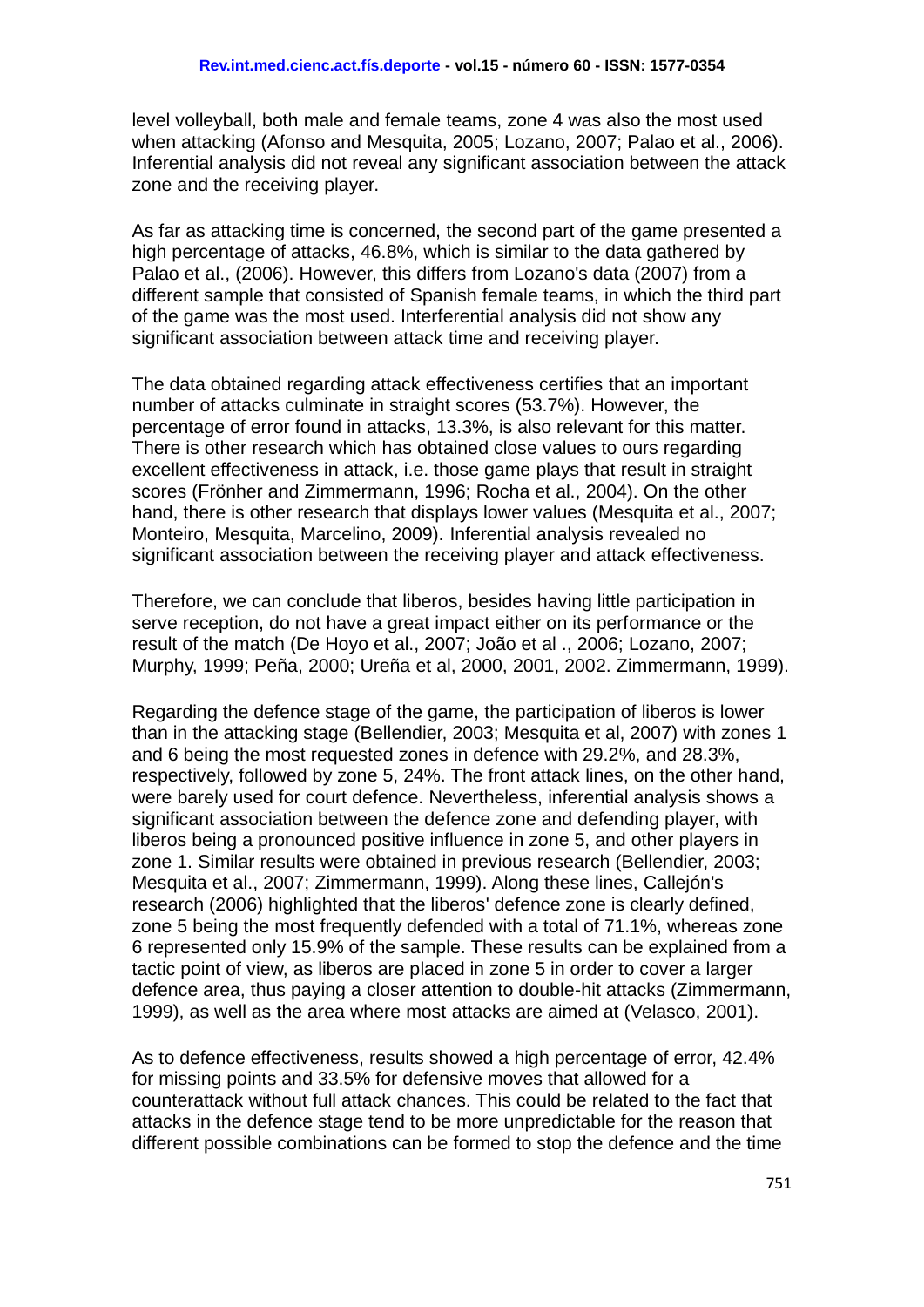and space for the last hit being unknown, since it is very hard to know when it will be finished as well as the zone where it will start. These results are similar to those obtained by Callejón (2006), but differ, at the same time, from others that were also carried out in professional volleyball, which showed a higher percentage of errors in defence (Moreno, Moreno, Julian and Del Villar, 2005 were obtained; Rocha et al., 2004). This data allows us to confirm the supremacy of attacks in comparison with defence in professional men's volleyball (Beal, 1989; Fröhner and Zimmermann, 1996; Ureña., 1998; Mesquita et al, 2007; Palao et, 2005; Zimmermann, 1999). However, liberos show lower rates of error than other players in our research.

Thus, an inferential analysis showed a significant association between the defending player and defensive effectiveness, with an increase in the number of excellent defence plays after a libero's contribution. On the other hand, the other players' defence produced a higher number of errors in defence (losing a point). Mesquita et al. (2007) and Palao et al. (2006) confirmed this in their research, showing an increase in the number of excellent defence plays after a libero's contribution. This data shows that the libero's participation in defence plays increases its performance, and as a consequence, could also influence the development of the ensuing plays. In addition, Monteiro et al. (2007) proved this in their research on the 2007 Volleyball World Cup, showing that although defence effectiveness is not greatly associated with the total result of the game, winning teams make fewer errors in defence plays.

The most frequently zone used for counterattacks was zone 4, with a total of 50.4% of game plays. These results are close to those obtained by Mesquita et al. (2007), Palao et al. (2006), and Zimmerman (1999) in which a predominance of zone 4 for counterattacks is found, although with lower percentages than those obtained in our research. The inferential analysis shows a significant association between the counterattack zone and the defending player, owing to the libero's participation in defence. This could be due to the fact that when liberos make quality defence plays, normally in zone 5, they usually help to perform fast combination hits with the zone 6 player, pay or pipe, thus creating a sense of confusion in the opponent's defence.

# **CONCLUSIONS**

In professional men's volleyball, the introduction of liberos has helped to increase defence effectiveness and, therefore, it also balances out the offensive and defensive stages of the games, which was a role that was intended for this player when first introduced in the game.

A libero's participation in defence is considerably higher than the other player's in zone 5 – a quite relevant zone for court defence (Alley, 2006; Velasco, 2001; Zimmermann, 1999).

Despite a visible lack of influence in counterattack effectiveness on the libero's part, they do have some appreciably impact in the defence of the following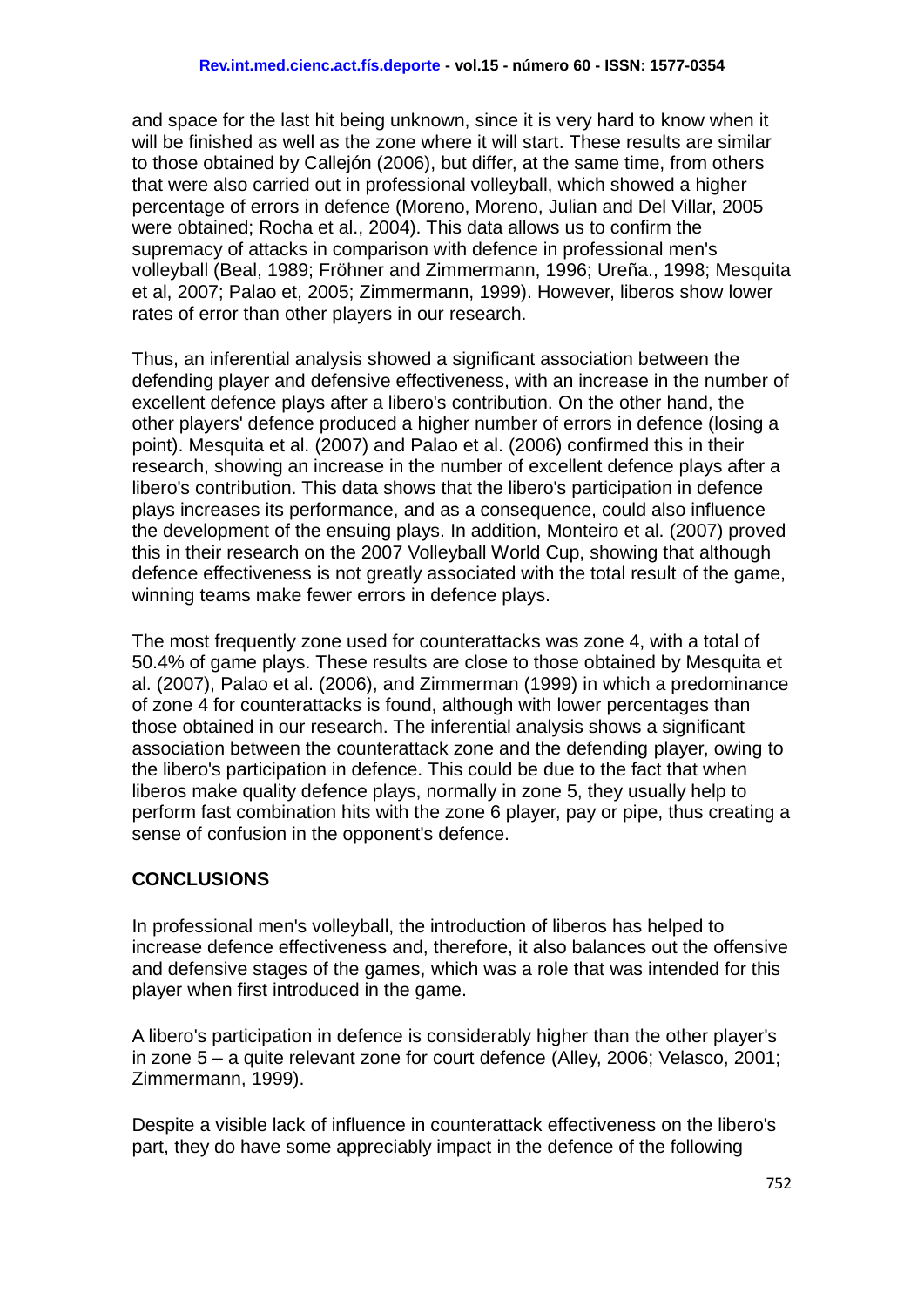counterattack zone, increasing the number of counterattacks in zone 6 after a libero's defence. This may be related to their defensive quality, as well as their frequent intervention area, zone 5, which makes the use of fast combination hits possible creating uncertainty and defensive difficulties for the opponent.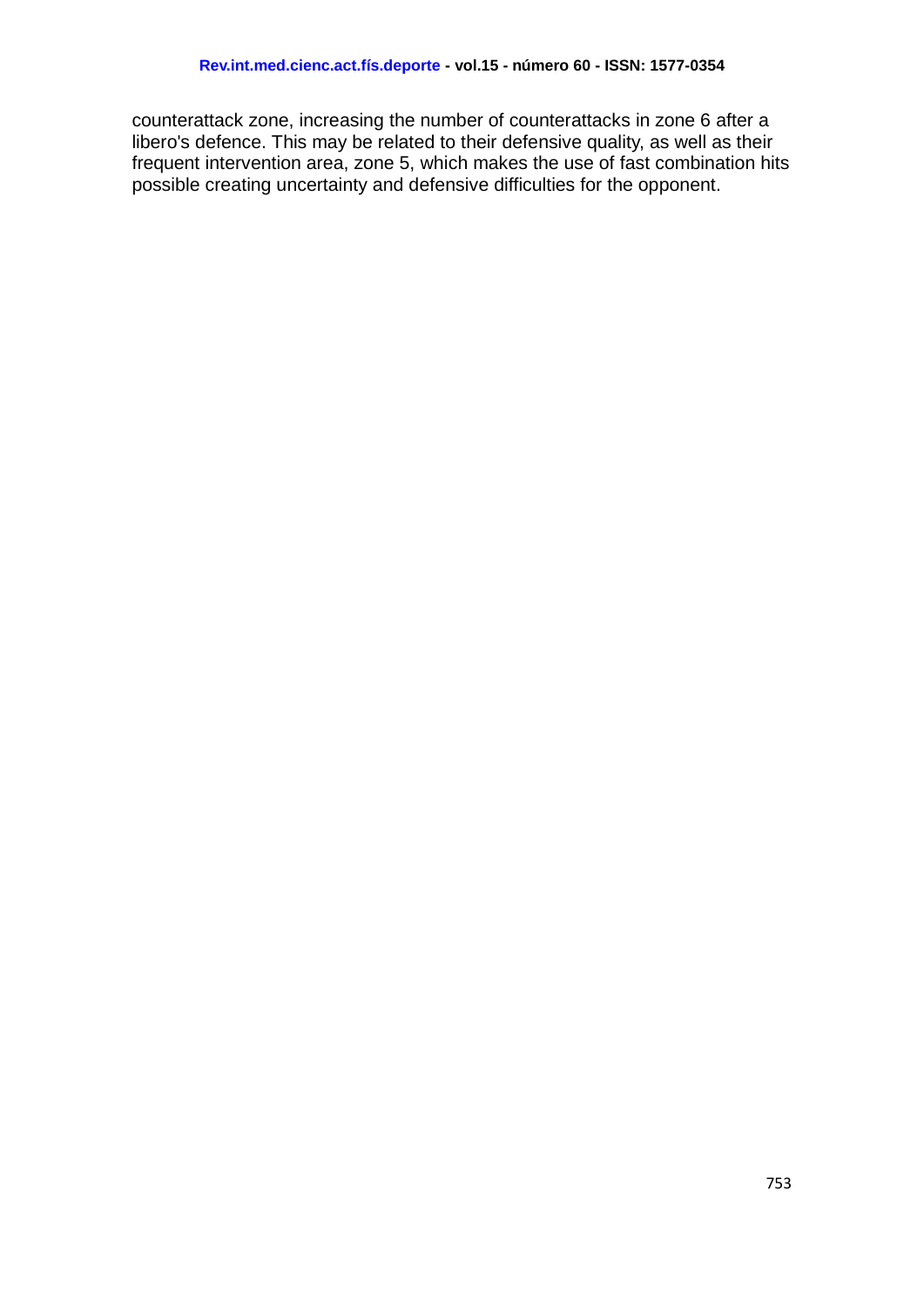#### **REFERENCES**

- Afonso, J., Esteves, F., Aráujo, R., and Thomas, L. (2012). Tactical determinants of setting zone in elite men's volleyball. Journal of Sports Science and Medicine, 11, 64-70.
- Afonso, J., and Mesquita, I. (2005). Regularidades do ataque em função das zonas de receção e distribuição: estudo realizado em Voleibol masculino de alto nível. In J. Pinto (Ed.), Estudos 5, 175-183. Porto: CEJD (FCDEF-UP).
- Beal, D. (1989). Basic Team System and Tactics. In FIVB (Ed.), Coaches Manual I. Lausanne: FIVB.
- Bellendier, J. (2003). Una visión analítico-descriptiva del Mundial de Voleibol "Argentina 2002". Lecturas de Educación Física y Deporte, 9(60).
- Callejón, D. (2006). Estudio y análisis de la participación técnico-táctica del jugador líbero en el voleibol masculino de alto rendimiento. Tesis Doctoral. Universidad Politécnica de Madrid, Madrid.
- Callejón, D., and Hernández, C. (2009). Estudio y análisis de la recepción en el Voleibol Masculino de Alto Rendimiento. Revista Internacional de Medicina y Ciencias de la Actividad Física y el Deporte, 6, 34-51.
- Coleman, J. (1975). A statistical evaluation of selected volleyball techniques at the 1974 world's volleyball championships, Ph.D.Thesis, Brigham Young University, Provo, Utah.
- De Hoyo, M., Sañudo, B., y París, F. (2007). La recepción del saque en el voleibol masculino de categoría juvenil: papel del líbero. *Educación Física, Salud y Deporte.* Tomo XXI, 3.
- F.I.V.B. (2009). Reglas oficiales de voleibol 2009-2012. Federación Internacional de Voleibol.
- Fiedler, M. (1982). Voleibol moderno. Buenos Aires: Stadium.
- Freitas, B. (2000). O Voleibol de Alta Competição. Paper presented at the Seminário Internacional de Voleibol, Lisboa.
- Fröhner, B., and Zimmermann, B. (1996). Selected aspects of developments in men's volleyball. The coach, 4(96), 12-13.
- González, C., Ureña, A., Santos, J. P., Llop, F., y Navarro, F. (2002). El líbero, análisis de las características de su juego en la competición de voleibol. Motricidad, 8, 141-159.
- João, P. V., Mesquita, I., Sampaio, J., and Mouthinho, C. (2006). Análise comparativa entre o jogador libero e os recebedores prioritários na organização ofensiva, a partir da receção ao serviço, em voleibol. Revista Portuguesa Ciências Desporto, 6(3), 318-328.
- Lozano, C. (2007). Incidencia del saque y los elementos de la fase de juego del K1 sobre el rendimiento de la misma en voleibol femenino español de alto nivel. Tesis Doctoral. Universidad de Granada, Granada.
- Lyskevich, T., Neville, B., and Wegrich, R. (1992). Defensa del suelo: defensa de la parte superior de la pista. In B. Bertucci (Ed.), Guía de Voleibol de la Asociación de Entrenadores Americanos de Voleibol (pp. 281-327). Barcelona: Paidotribo.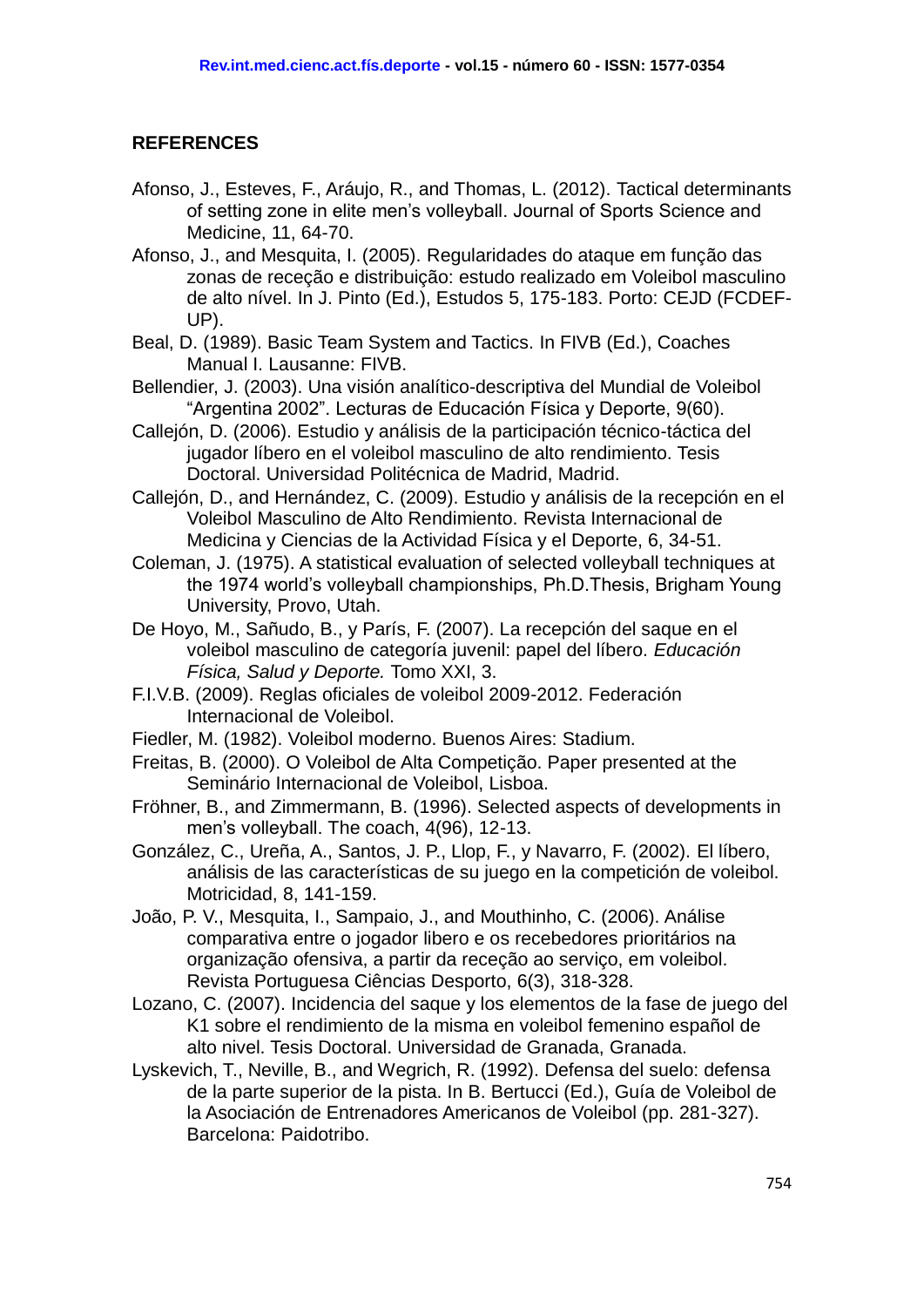- Maia, N., and Mesquita, I. (2006). Estudo das zonas e eficácia da receção em função do jogador recebedor no voleibol sênior feminino. Revista Brasileira de Educação Física e Esporte, 20, 257-270.
- Marcelino, R., Mesquita, I., and Sampaio, J. (2011). Effects of quality of opposition and match status on technical and tactical performances in elite volleyball. Journal of Sports Sciences, 29(7), 733-741. <http://dx.doi.org/10.1080/02640414.2011.552516>
- Mesquita, I. (2005). A contextualização do treino no Voleibol: a contribuição do construtivismo. In D. Araújo (Ed.), O contexto da decisão. A ação tática no Desporto (pp. 355-378). Lisboa: Visão e contextos.
- Mesquita, I., Guerra, I., and Araújo, V. (2002). Processo de formação do jovem jogador de Voleibol. Lisboa: Editora Centro de Estudos e Formação Desportiva.
- Mesquita, I., Manso, F. D., and Palao, F. M. (2007). Defensive participation and efficacy of the libero in volleyball. Journal of Human Movement Studies, 52, 95-107.
- Monge, M. (2003). Propuesta estructural del desarrollo del juego en voleibol. In I. Mesquita, C. Moutinho and R. Faria (Eds.), Investigação em voleibol: estudos ibéricos (pp. 142-149). FCDEF-UP.
- Monteiro, R., Mesquita, I., and Marcelino, R. (2009). Relationship between the set outcome and the dig and attack efficacy in elite male Volleyball game. International Journal of Performance Analysis in Sport, 3(9), 294 - 305.
- Moraes, J., Mesquita, I., and Costa, G. (2008). Análise do jogo: tendências do saque e da receção no voleibol de elevado rendimento. Paper presented at the Congresso de Ciências do Desporto e Educação Física dos países de Língua Portuguesa.
- Moreno, A., Moreno, P., Julián Clemente, J., y Del Villar, F. (2005). Estudio de la relación entre la eficacia de las acciones de primer contacto y la eficacia del ataque en voleibol masculino de alto nivel. Kronos, 4, 57-61.
- Moreno, M. P., Garcia, A., Moreno, A., Molina, J. J., y Santos, J. A. (2007). Estudio de la dirección del saque en la superliga masculina de voleibol. Motricidad. European Journal of Human Movement, 18, 111-134.
- Murphy, P. (1999). Some impressions about the libero player. The coach, 1(99), 14-15.
- Palao, J. M., Santos, J. A., and Ureña, A. (2006). Effect of reception and dig efficacy on spike performance and manner of execution in voleyball. Journal of Human Movement Studies, 51, 221-238.
- Palao, J. M., Santos, J. A., and Ureña, A. (2005). The effect of the setter's position on the spike in volleyball. Journal of Human Movement Studies, 48(1), 25-40.
- Peña, J. (2000). El líbero: la nueva figura del voleibol de elite contemporano. Voleibol Set, 6, 22-24.
- Pratas, C. (1998). Serviço e técnicas defensivas. Manual de treinadores (Vol. 1). Federação Portuguesa de Voleibol.
- Ribeiro, J. (2004). Conhecendo o voleibol. Brasil: Editora Sprint Lda.
- Rocha, C., and Barbanti, V. (2004). Uma análise dos fatores que influenciam o ataque no Voleibol masculino de alto nível. Revista Brasileira de Educação Física e Esportes, 18(4), 303-314.